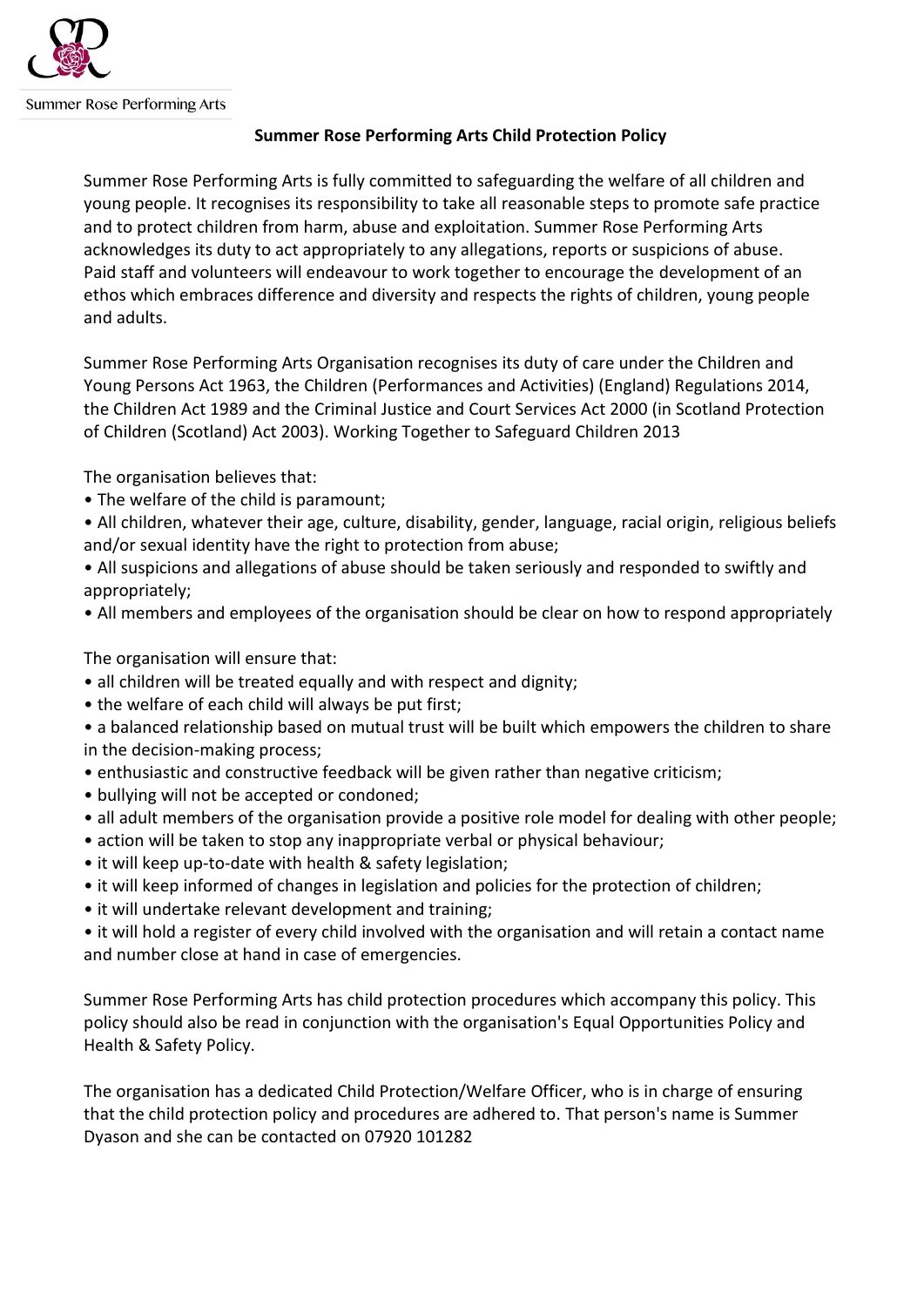In implementing this child protection policy Summer Rose Performing Arts will:

• Communicate to all workers/members their legal and moral responsibility to protect children and young people from harm, abuse and exploitation

• Communicate to all workers/members/volunteers their responsibility to work to the standards that are detailed in the Surrey Safeguarding Children Board and the need to work at all times towards maintaining high standards of practice in protection of children

• Ensure that all workers/members understand their duty to report concerns that arise about a child or young person, or a worker's conduct towards a child/young person, to the organisation's named person for child protection

• Ensure that the organisations named person for child protection understands his/her responsibility to refer any child protection concerns to the statutory child protection agencies (i.e. Police and/or Children's Social Care)

• Ensure that any procedures relating to the conduct of workers/members are implemented in a consistent and equitable manner

• Facilitate opportunities for children and young people to express their ideas and views on a wide range of issues in connection with the service they are provided with and to have access to the organisation's Complaints Procedure.

• Facilitate involvement of parents or carers in the work of the organisation and to make child protection policies and procedures available to them.

This policy will be regularly monitored by the Executive Committee of the organisation and will be subject to annual review.

Date: 8th July 2017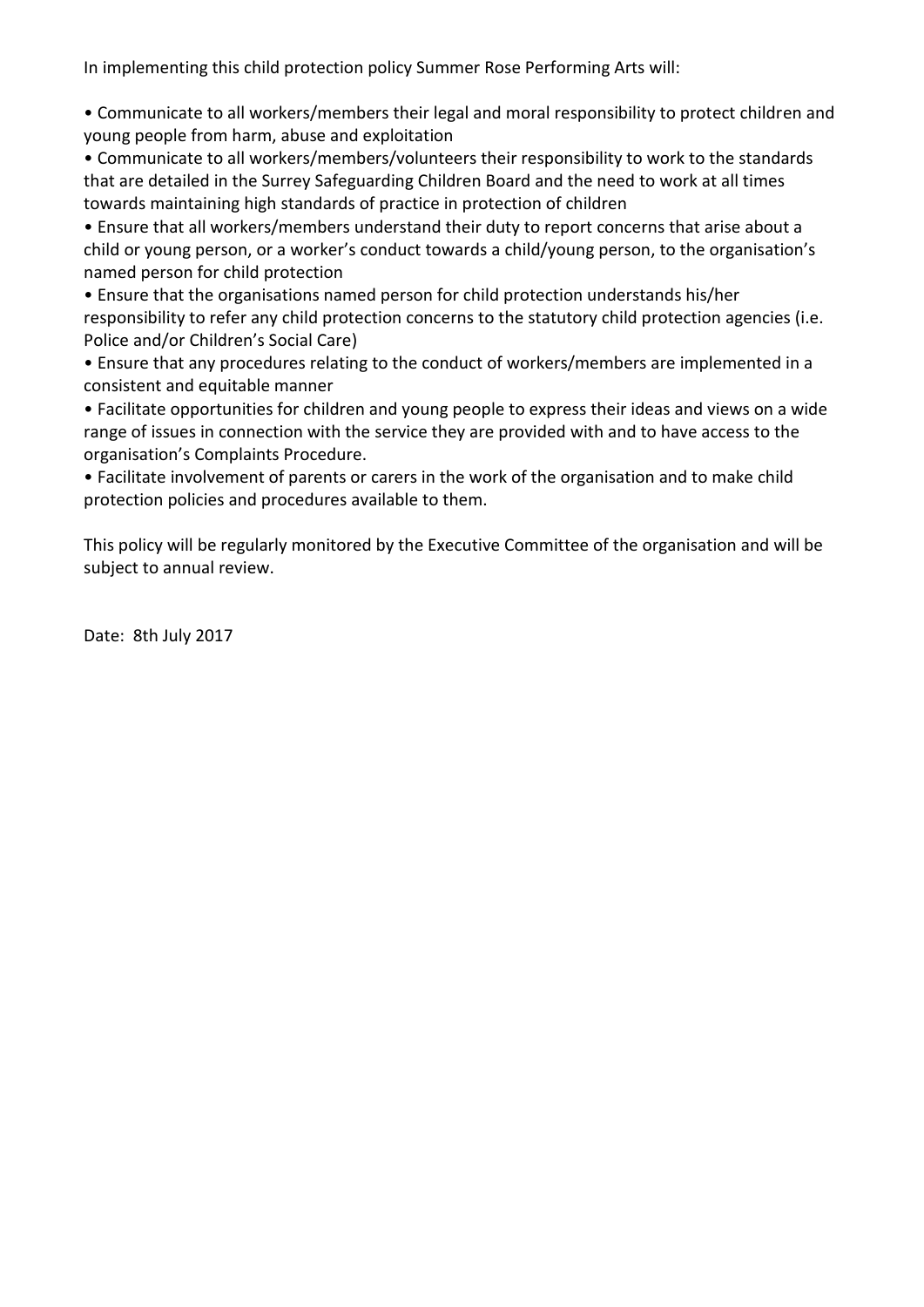## Children and Vulnerable Persons Protection Policy

1. Summer Rose Performing Arts are aware that children under 18 and vulnerable persons of any age can be involved in their activities and that they have a responsibility, within the limits of their control and jurisdiction, to protect and safeguard the welfare of every such child and vulnerable person.

2. It is the policy of Summer Rose Performing Arts that all children and vulnerable persons have the right to protection from abuse. All trustees, employees and members who are in contact with such children and vulnerable persons are expected to be familiar with and to apply the procedures on:

- Employment including temporary/sub-contracted staff, and examiners
- Data protection, especially in regard to children
- Photography and video recording

The Council will ensure that the following procedures are in place so that any allegation(s) or complaints of abuse are taken seriously and investigated.

3. Any complaint or incident to be reported under this policy should be reported in the first instance to the person in charge of the Class/ event or activity indicating that an abuse of a child or vulnerable person's welfare may have taken place.

4. On receipt of a complaint the Principle of Summer Rose Performing Arts investigate the complaint. All parties to the complaint will have the right to be heard, including the parents or legal guardian(s) of the child or vulnerable person concerned.

5. The Principle will be informed of the complaint and have the power to suspend the individual(s) against whom the complaint has been made from employment or membership until the investigation is complete and a decision on the action to be taken has been made.

6. Summer Rose Performing Arts has a person who is appointed as a Child Protection officer to advise on procedures to ensure Summer Rose Performing Arts employees are aware of their responsibilities, and is responsible for liaising with its Umbrella Body on DBS Disclosures.

In co-operation with the Principle the Child Protection Officer will keep and update a list of Summer Rose Performing Arts employees and will likewise keep a list of any other person who, from time to time, may have access to records about children, or who may be helping with activities which may bring them into a supervisory contact with children using their, whether paid or voluntary. 7. All persons noted in the List will be asked to undergo a disclosure check by the Disclosure Barring Service (DBS) to ascertain their suitability to supervise, protect and safeguard the welfare of children.

8. A copy of this policy document and guidelines on good practice will be given to all persons noted in the List. The Principle will ensure that the policy and its implementation will be kept under review. The final status of the DBS check will be reported direct to the Principle and be held securely in confidence.